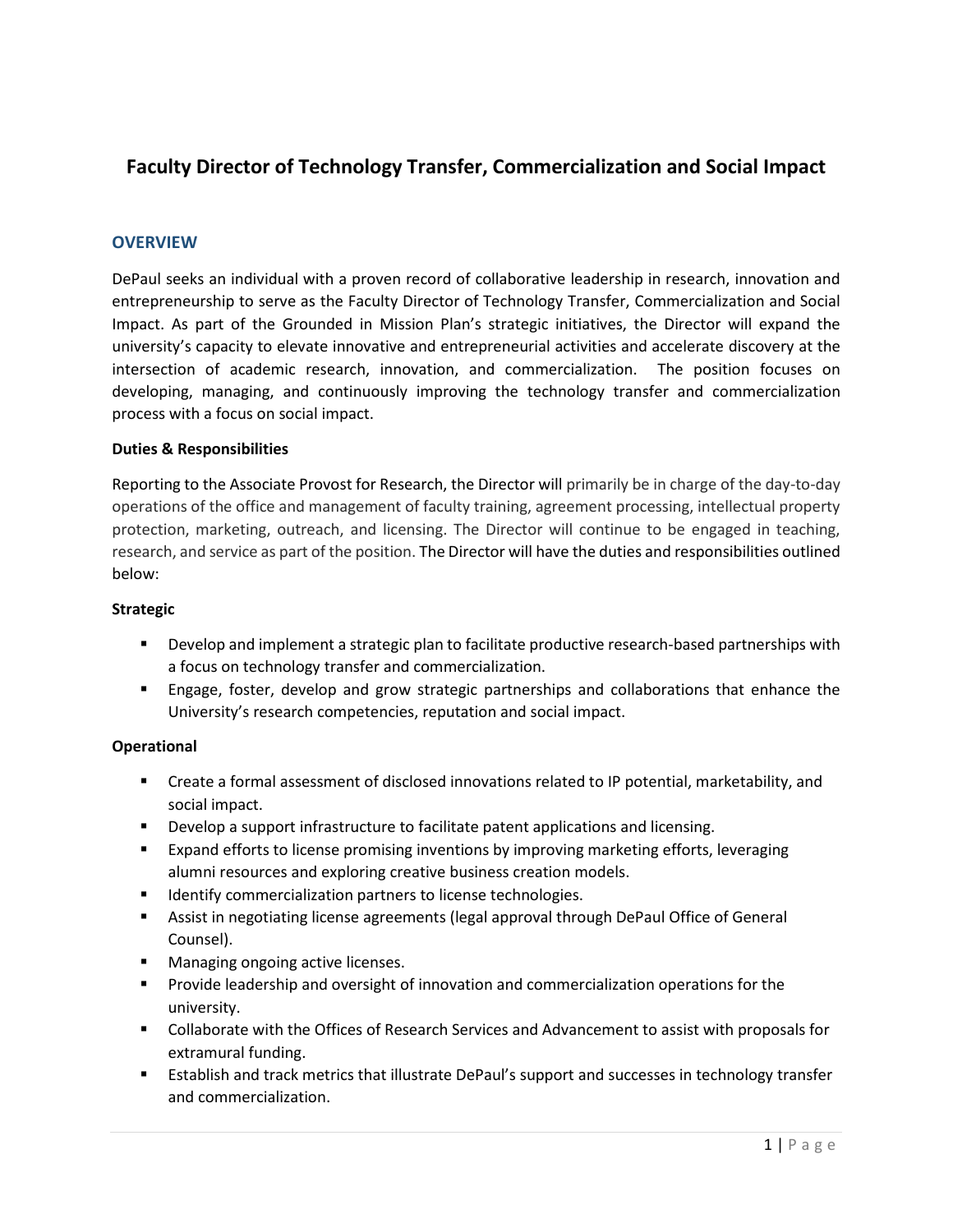### **Marketing & Communications**

- Develop and maintain relationships with external public- and private-sector entities including federal and state agencies, national research centers, foundations, business, and industry.
- Develop and disseminate mobile/web-based materials for faculty and staff highlighting services in technology transfer and commercialization.

## **Partnerships & Ecosystem Building**

- **EXECUTE:** Lead outreach efforts to faculty, staff, students and others to identify and market opportunities; create systematic ways to reach important constituents with regular updates.
- **Represent the university to external agencies and constituents.**
- Attend and represent the university at national meetings concerning technology transfer, commercialization, licensing and intellectual property.
- **Provide input representing the university on proposed regulations and monitor national trends in** research, benchmark peer institutions' interpretation of regulations and methods of meeting similar obligations.
- Work in partnership with other offices and provide leadership across the university to develop integrated approaches to technology transfer, commercialization, licensing and intellectual property.
- Partner with DePaul marketing and communications staff to enhance internal and external communications about the university's commercialization and technology transfer processes and successes.
- Supports translational research through obtaining proof-of-principle funding and small business innovation research (SBIR) funding and small business technology transfer research (STTR) funding.

#### **Training, Consultation & Coaching**

- **Design and deliver training in technology transfer and commercialization for faculty and staff.**
- Develop and implement an individual consultation/advising service for faculty and staff.
- **EXECT** Create and manage a coaching program for AGIF awardees to facilitate technology transfer and commercialization.
- **Provide technical assistance to faculty and staff interested in spinning off companies arising from** innovations.

# **ELIGIBILITY REQUIREMENTS**

All applicants must be dedicated to improving DePaul's research, innovation, technology transfer, and commercialization infrastructure and committed to working in a collaborative, cross-disciplinary environment. Successful candidates are self-driven and highly motivated individuals with an entrepreneurial spirit that:

- **EXTENUTE:** Are tenured faculty from any academic discipline.
- Have strong research experience and demonstrated expertise in innovation, technology transfer and commercialization, broadly defined.